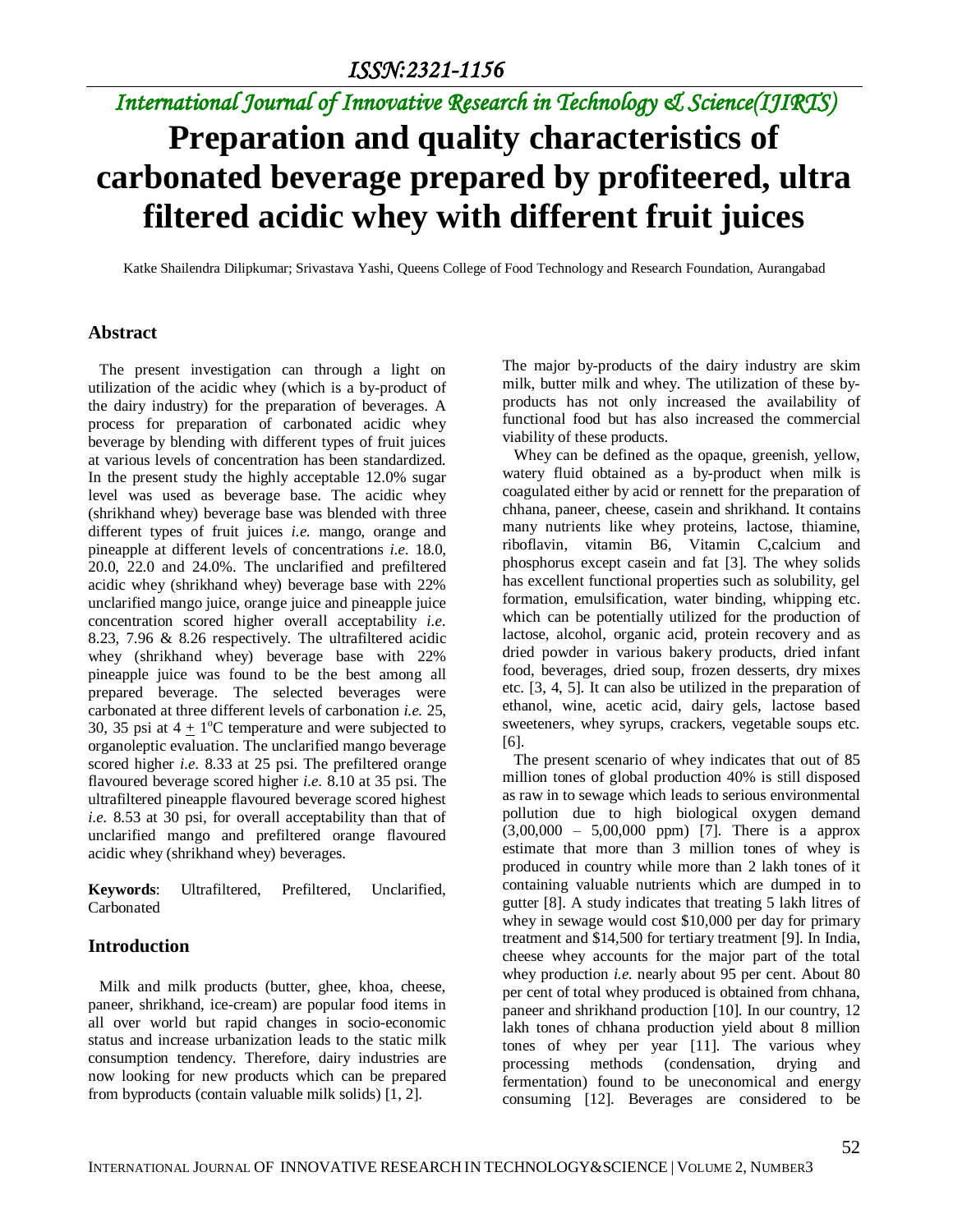alcoholic or non-alcoholic nourishing drink which can be consumed by the people of all age groups.

 Most dairy beverages are alcoholic or non-alcoholic that provides energy, regulates body temperature, prevents dehydration, quenches thirst and removes physiological tension [13, 10]. Many plain, carbonated and alcoholic whey beverages has been successfully developed and marketed all over the world. There are various whey beverages already have achieved success in India (Whevit, Acidowhey), Europe (Rivellia: a deproteinized, fermented whey beverage), Switzerland (whey champagne), Poland (Kwas), Netherland (Taksi, Yor), Japan (Milfull plain) and U.S.S.R (Bodrost) market. Recently whey and partially hydrolyzed lactose syrup based and whey and herbal extract containing non fermented nutritious soft drink has been developed (14, 10, 15, 16]. There are very few literatures are available on carbonated fruit flavoured beverage. So, the present investigation has been designed to develop a nutritious carbonated beverage by utilizing acidic whey and fruit juices.

### **Materials and methods**

#### **Raw materials**

 Milk, fresh mango, pineapple and orange juices were procured from the local market while freeze dried starter culture of *Streptococcus thermophillus* and *Lactobacillus bulgaricus* was obtained from National Dairy Research Institute (NDRI), Karnal.

#### **Preparation, clarification and ultrafilteration of acidic whey (shrikhand whey)**

 Standardized milk (6.0% fat) was heated upto 85˚C for 10 minutes then cooled to 28-30˚C. After cooling 2.0% starter culture was added in the mixture and incubate at 30˚C for 15-16 hours. For the complete whey drainage, curd was firstly broken then hanged and gently squeezed for 8-10 hours. The fresh acidic whey (shrikhand whey) was passed two times through the cream separator (New Dairy Engineering & Trading Company Private Limited, Delhi) at high speed to remove the residual fat. The acidity of defatted whey was adjusted to 0.8% by citric acid. The acidic whey was deproteinized (precipitation of proteins) by keeping undisturbed for 5-6 hours after heating at 98˚C for 15 minutes. The whey was passed through the cotton pad and double folded muslin cloth (Cheese layer) to get the suspended free product. The whey was filtered through vaccum filter (Millipore, Stirred Cell Model -8200) by using Whatman filter paper No. 41 to get clarified acidic whey. The clarified acidic whey was prefiltered by passing through 'Microfiber Glassfilter and Mixed Esters of Cellulose' by applying vaccum to get clear, fat free, greenish yellow coloured whey. The prefiltered acidic whey (shrikhand whey) was subjected to ultrafiltration by using Millipore ultrafiltration unit (Polyether Sulphone Biomax Ultrafiltered Disc' having 'Nominal Molecular Weight Limit' (NWML) of 300 KD and diameter of 63.5 mm). The final obtained acidic whey (shrikhand whey) was sparkling and clear in appearance.

 In the same manner fresh mango, pineapple and orange juices were prefiltered by passing through 'Microfiber Glass Filter and Mixed Esters of Cellulose' by applying vaccum and further it was subjected to ultrafilteration by using Millipore Stirred Cell Ultrafiltration Unit.

#### **Preparation of whey beverage base and fruit flavoured beverage**

 Unclarified acidic whey, prefiltered acidic whey and ultrafiltered acidic whey were used for preparation of beverage base. The acidity level in all types of whey was kept constant at 0.8%. Sugar was added at the level of 8, 10, 12 and 14% in the form of sugar syrup. Then, it was pasteurized and cooled to below 50°F temperature. Thus, the prepared whey bases were subjected to organoleptic evaluation. The optimum whey beverage bases was subjected to the preparation of whey based fruit beverages (mango, orange and pineapple juices) at 18, 20, 22 and 24% concentration. Similarly, prefiltered whey, prefiltered fruit juices, ultrafiltered whey and ultrafiltered fruit juices were prepared (Figure 1). The optimized beverages with respect to sugar and fruit juice level were carbonated at three different pressures of 25, 30 and 35 psi at  $4\pm1$ °C temperature. The carbonated whey beverage was stored at refrigeration temperature till it was subjected to further studies.

#### **Physico-chemical and organoleptic evaluation of beverage**

 The beverages were subjected to organoleptic evaluation for appearance, colour, taste, aroma, consistency, mouth feel and overall acceptability by semi trained panelists on 9 point hedonic scale [17]. The different physical properties *i.e.* color (by Lovibond Tintometer), specific gravity, viscosity (by using 'Haake's Roto Viscometer,' RV-20 Model (Germany), total solids, sedimentation percent and turbidity has been analysed in acidic whey and its beverages. The proximate composition, titrable acidity and lactose content were determined as per the procedure described in AOAC [18] and Kanwar and Chopra [19] respectively. The nutritional aspects of acidic whey beverage like calcium, phosphorous determined by using Flame Photometer as per the method described by Tondon [20] while ascorbic acid and vitamin A content was determined as per the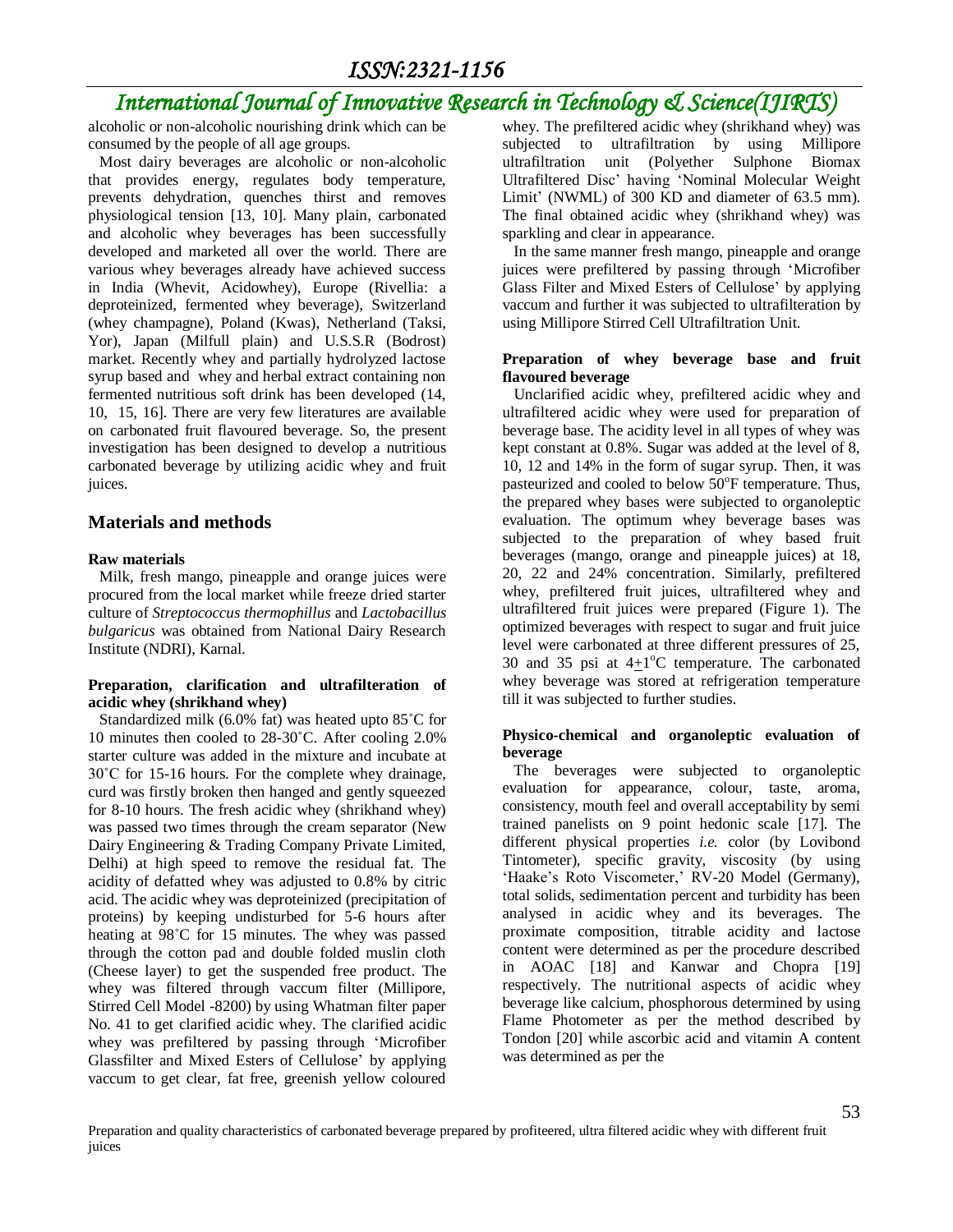# *International Journal of Innovative Research in Technology & Science(IJIRTS)*

procedure cited in Raganna [21] and by HPLC (High Performance Liquid Chromatography) as described

by Suzanne Nielsen [22].

#### **Figure 1: Flow sheet for fruit flavoured whey beverage**

Acidic whey (shrikhand whey) Prefiltered Acidic whey (shrikhand whey)  $\downarrow$ Added with sugar at 8, 10, 12, 14 per cent level  $\downarrow$ Added with mango, pineapple, orange juices at 18, 20,22, 24 per cent level  $\downarrow$ Pasteurized at 85°C for 5 minutes  $\downarrow$ Cooled to room Temperature  $\downarrow$ Bottle filled Bottle filled  $\downarrow$ Chilled at 4-5°C <sup>o</sup>C Chilled at 4-5<sup>o</sup>C  $\downarrow$ Carbonated Carbonated  $\downarrow$ Stored at  $7+1$ <sup>o</sup>C

**Statistical analysis** 

 The data obtained for various characteristics were complied, tabulated and statistically analyzed by completely randomized design as per the method given by Panse and Sukhatme [23] in order to draw a meaningful conclusion.

#### **Results and discussion**

#### **Changes in physical properties of acidic whey (shrikhand whey) due to prefilteration and ultrafilaration**

 The physical properties *viz.* colour, specific gravity, viscosity, sedimentation and turbidity of different types of acidic whey are mentioned in **Table 1**. After prefilteration and ultrafilteration the colour and specific gravity of unclarified acidic whey was decreased. The reduction in specific gravity is may be due to the removal of large size particles during the process of filtration. Due to presence of higher amount of fat and protein the viscosity of the unclarified acidic whey was much higher than that of prefiltered and ultrafiltered acidic whey. The negligible amount of constituents present after prefilteration and ultrafilteration which leads to the similar decrease in sedimentation values from 7.52%

Ultrafiltered Acidic whey (shrikhand whey)

Added with sugar at 8, 10, 12, 14 per cent level

Added with mango, pineapple, orange juices at 18, 20,22, 24 per cent level

Pasteurized at 85°C for 5 minutes

Cooled to room temperature

 $^{\circ}$ C Stored at  $7\pm1^{\circ}$ C

to 3.20% and 1.52%. In the same manner the decrease in turbidity percent was observed due to minimum presence of constituents having less adverse effect on the transmission of light. The results are in accordance with the findings reported in ultrafiltered acidic whey with pinapple juice [24].

#### **Changes in proximate composition prefilteration and ultrafilteration of acidic whey**

 The proximate composition of acidic whey, prefiltered acidic whey and ultrafiltered acidic whey are depicted in **Table 1**. After prefilteration and ultrafilteration the total solids, protein, lactose and ash content was decreased. The reduction in protein content was mainly due to the deporteinization during ultrafiltration process while reduction in fat content is due to reseperation and filtration of acidic whey. The results showed that acidity of clarified acidic whey was higher in comparison to unclarified acidic whey it may be due to the more conversion of lactose in to lactic acid. The results are comparable to the findings reported by Kulkarni [25], Jadhav [26] and Khamrui and Rajorhia [27] in acidic whey. The similar observations has been found out in pineapple juice after filtration [28].

54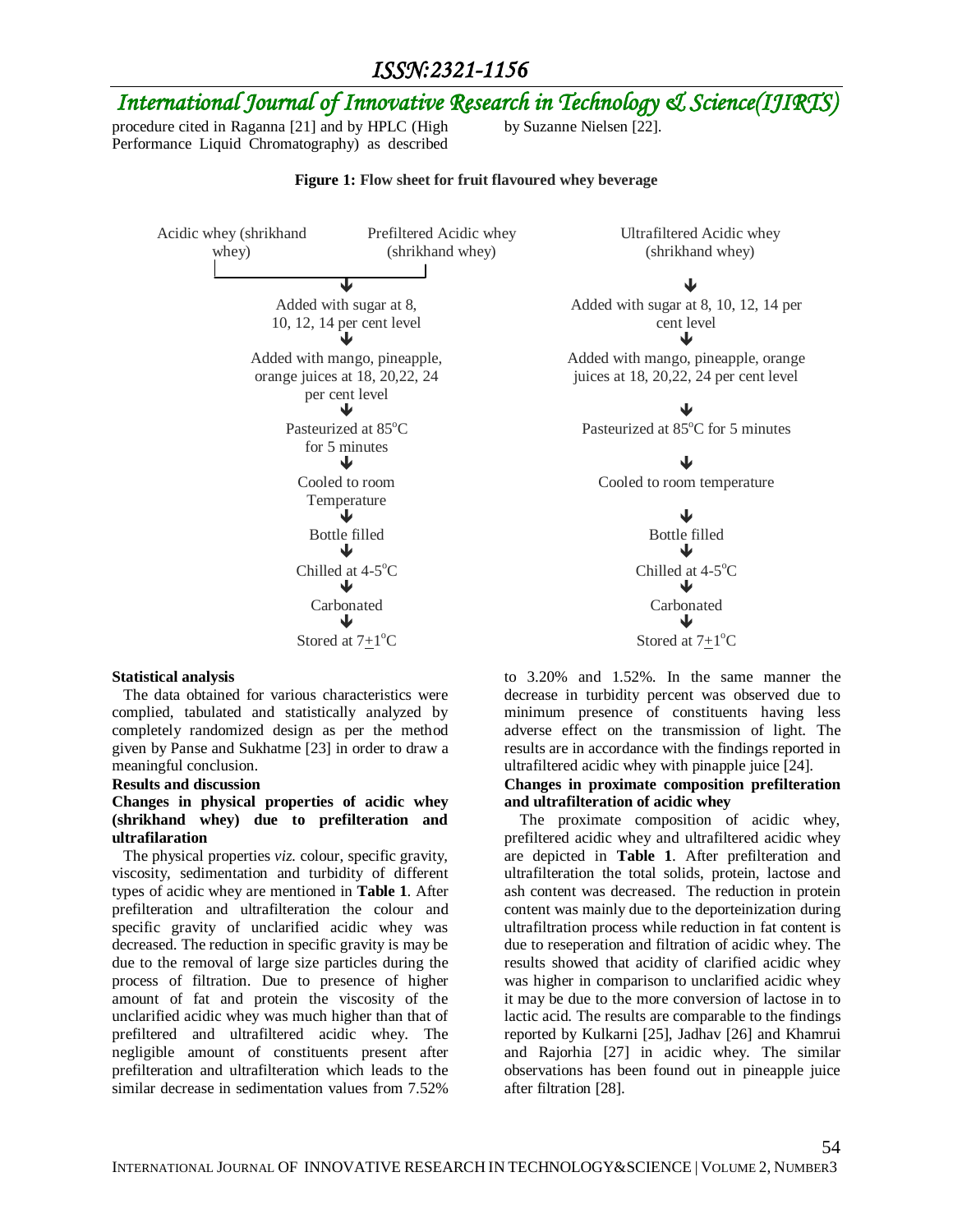| <b>Parameters</b>     | <b>Unclarified</b>                     | <b>Clarified</b>                            |                                                      |  |  |
|-----------------------|----------------------------------------|---------------------------------------------|------------------------------------------------------|--|--|
|                       | <b>Acidic whey</b><br>(shrikhand whey) | Prefiltered acidic whey<br>(shrikhand whey) | <b>Ultrafiltered acidic whey</b><br>(shrikhand whey) |  |  |
| Colour                | $0.3 R + 1.3 Y$                        | $0.1 R + 1 Y$                               | $0.1 R + 1 Y$                                        |  |  |
| Specific gravity      | 1.030                                  | 1.017                                       | 1.015                                                |  |  |
| Viscosity (cp)        | 3.48                                   | 3.10                                        | 1.24                                                 |  |  |
| Sedimentation<br>(% ) | 7.52                                   | 3.20                                        | 1.52                                                 |  |  |
| Turbidity (%)         | 100.00                                 | 87.00                                       | 4.00                                                 |  |  |
| Moisture              | 93.43                                  | 94.04                                       | 94.38                                                |  |  |
| Total solids          | 6.57                                   | 5.96                                        | 5.62                                                 |  |  |
| Fat                   | 0.20                                   | ---                                         | ---                                                  |  |  |
| Protein               | 0.65                                   | 0.36                                        | 0.29                                                 |  |  |
| Lactose               | 4.90                                   | 4.85                                        | 4.78                                                 |  |  |
| Ash                   | 0.76                                   | 0.52                                        | 0.50                                                 |  |  |
| Acidity               | 0.70                                   | 0.81                                        | 0.81                                                 |  |  |
| pH                    | 4.50                                   | 4.36                                        | 4.36                                                 |  |  |

**Table 1. Physico-chemical properties of unclarified, prefiltered and ultrafiltered acidic whey**

#### **Standardization of acidic whey beverage with fruit juices**

 Unclarified, prefiltered and ultrafiltered acidic whey were used to standardize the beverage base with respect to levels of sugar on the basis of sensory evaluations. It has been found out that the higher value for overall acceptability were recorded for 12% sugar level in all whey (shrikhand whey) beverage base. Thus, the results of the present study are in accordance with the results of Shaikh *et al.* [12].The effect of levels of pineapple juice on the sensory quality of unclarified, prefiltered, ultrafiltered acidic whey (shrikhand whey) beverage is shown in **Table 2**. The results clearly showed that pineapple juice at 22% level of concentration scored highest. The average score for aroma was found to be 7.00, 6.83 and 8.00 for unclarified, prefiltered and ultrafiltered acidic whey beverage respectively. The highest score of 8.10 *i.e.* 'liked very much' was obtained to the ultrafiltered acidic whey beverage as compared to unclarified and prefiltered having 6.53 and 6.46 scores respectively. It can be observed from **Table 2** that overall acceptability score for ultrafiltered acidic whey beverage was superior *i.e.* 8.26 to that of unclarified and prefiltered acidic whey beverage. Suresha and Jayaprakasha [24] reported that pineapple flavour whey permeate beverage was found to be most acceptable and had highest mean overall acceptability score of 8.65 *i.e.* 'liked very much'. The results were also found to be statistically significant for all parameters of sensory quality. Shaikh *et al.* [12] observed that overall acceptability

score of 8.06 for pineapple flavoured whey beverage and also reported that this beverage was better than orange flavoured beverages.

#### **Acidic whey beverage from pineapple juice**

 The results of the present study are in close confirmation with those reported by Gagrani *et al.*  (1987). The results were also found to statistically significant and the level of concentration of fruit juice had significant effect on all parameters of sensory quality irrespective of type of acidic whey (Shrikhand whey) used. Shaikh *et al.* [12] recorded 7.60 scored for overall acceptability of orange flavoured whey beverage. Gagrani *et al.* [29] recorded average mean score of 7.06 for orange flavoured whey beverage with 25% level of concentration. The results of the present findings are comparable to those mentioned above.

#### **Physical properties of acidic whey (shrikhand whey) beverage**

 The beverage adjudged as a best for each fruit juice was selected for further studies. The beverage from mango flavoured unclarified acidic whey (shrikhand whey) [A], orange flavoured prefiltered acidic whey (shrikhand whey) [B] and pineapple flavoured ultrafiltered acidic whey (shrikhand whey) [C] were used for further studies with respect to physical, chemical and nutritional aspects. The physical properties viz. colour, specific gravity, viscosity, sedimentation, turbidity of selected acidic whey (shrikhand whey) beverage were determined and tabulated in **Table 3**. It can be noted that the colour of unclarified mango flavoured acidic whey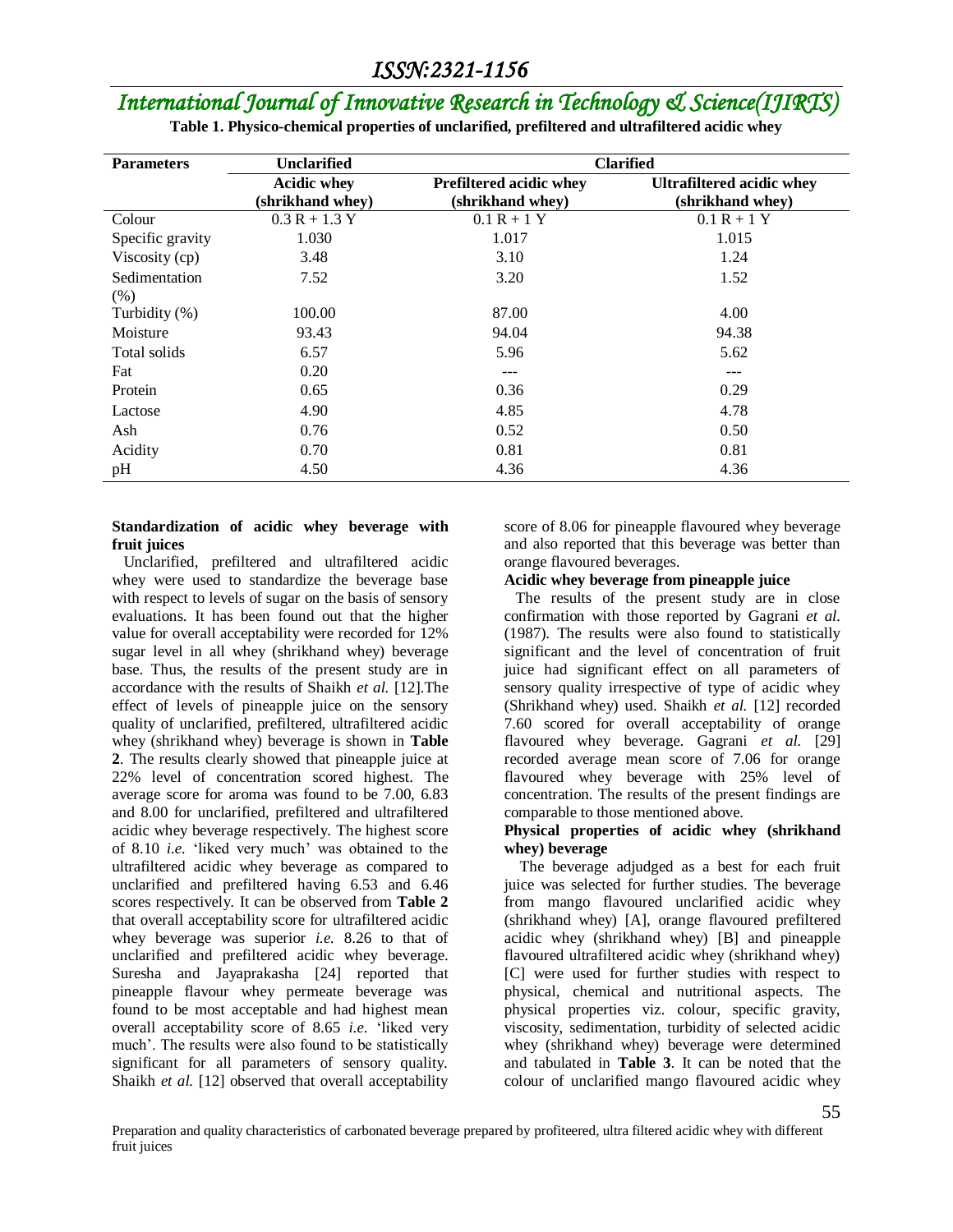# *International Journal of Innovative Research in Technology & Science(IJIRTS)*

(shrikhand whey) beverage was 1R+13Y, for prefiltered orange flavoured acidic whey (shrikhand whey) beverage was 1.4R+14.1 and for ultrafiltered pineapple flavoured acidic whey (shrikhand whey) beverage was 1Y+0.1B. The 'Y' value of unclarified mango flavoured and prefiltered orange flavoured acidic whey (shrikhand whey) beverage was higher than ultrafiltered pineapple flavoured acidic whey (shrikhand whey) beverage. It is due to higher  $\beta$ carotene content of it. The specific gravity values (**Table 3**) were in the range of 1.072 to 1.057 with higher value of unclarified mango flavoured acidic whey (shrikhand whey) beverage and lowest value of ultrafiltered pineapple flavoured acidic whey (shrikhand whey) beverage. This variation is due to the difference in the total solids content of the beverages. From **Table 3** it can be observed that viscosity of unclarified mango flavoured acidic whey (shrikhand whey) beverage was higher than that of prefiltered orange flavoured and ultrafiltered pineapple flavoured acidic whey (shrikhand whey) beverage. Sedimentation value of unclarified mango flavoured, prefiltered orange flavoured and ultrafiltered pineapple flavoured acidic whey (shrikhand whey) beverage was 12.00, 8.00 and 4.00% respectively. The lowest value was found in ultrafiltered pineapple flavoured acidic whey (shrikhand whey) beverage due to negligible amounts of constituents responsible for sedimentation value. The per cent turbidity of ultrafiltered pineapple flavoured acidic whey (shrikhand whey) beverage was only 5%. It is very much lower than that of unclarified mango flavoured and prefiltered orange flavoured beverage due to decrease in protein content during ultrafiltration process which increased the clarity of beverage (**Table 3**). The specific gravity and viscosity value for ultrafiltered pineapple flavoured acidic whey (shrikhand whey) beverage reported by Suresha and Jayaprakash [24] are in accordance with results of present study. The viscosity values of unclarified acidic whey (shrikhand whey) beverage are in close agreement with the results of Sikder *et al.* [30].

#### **Proximate composition of acidic whey (shrikhand whey) beverage**

 The proximate composition of unclarified mango flavoured, prefiltered orange flavoured and ultrafiltered pineapple flavoured acidic whey (shrikhand whey) beverage is depicted in **Table 3**. It can be noted from **Table 3** that the unclarified mango flavoured acidic whey (shrikhand whey) beverage contained 17.50% total solids *i.e.* highest compared to that of prefiltered orange flavoured and ultrafiltered pineapple flavoured acidic whey (shrikhand whey) beverage. It is due to higher protein and fat content in unclarified mango beverage. **Table 3** further indicated that the protein content of the unclarified mango flavoured acidic whey beverage was higher *i.e.* 2.80 per cent than that of prefiltered orange flavoured and ultrafiltered pineapple flavoured acidic whey beverage. It is because of the deproteinization operation carried out during prefiltration of ultrafiltration process. It can be further observed from **Table 3** that fat content of unclarified mango flavoured acidic whey beverage was only 0.24% but there was on fat in prefiltered and ultrafiltered beverage. It is because of defatting of the acidic whey and process of filteration which removed the fat to a greater extent. It can be observed from the **Table 3** that the acidity of unclarified and clarified acidic whey (shrikhand whey) beverage was in the range of 0.40 to 0.31% with the corresponding pH in the range of 4.70 to 4.46. **Table 3** indicated that there is little variation in lactose content of unclarified mango flavoured, prefiltered orange flavoured and ultrafiltered pineapple flavoured acidic whey (shrikhand whey) beverage. The ash content of the beverage also varies accordingly. The results of the ultrafiltered, pineapple flavoured acidic whey (shrikhand whey) beverage in present study are well comparable with those reported by Suresha and Jayaprakash (2003). They reported that total solids, total protein, lactose and ash content of pineapple flavoured ultrafiltered whey permeate beverage were 15.97, 0.28, 5.01 and 0.56% respectively. The results of unclarified mango flavoured acidic whey (shrikhand whey) beverage in present study are in accordance with Sikder *et al.* [30].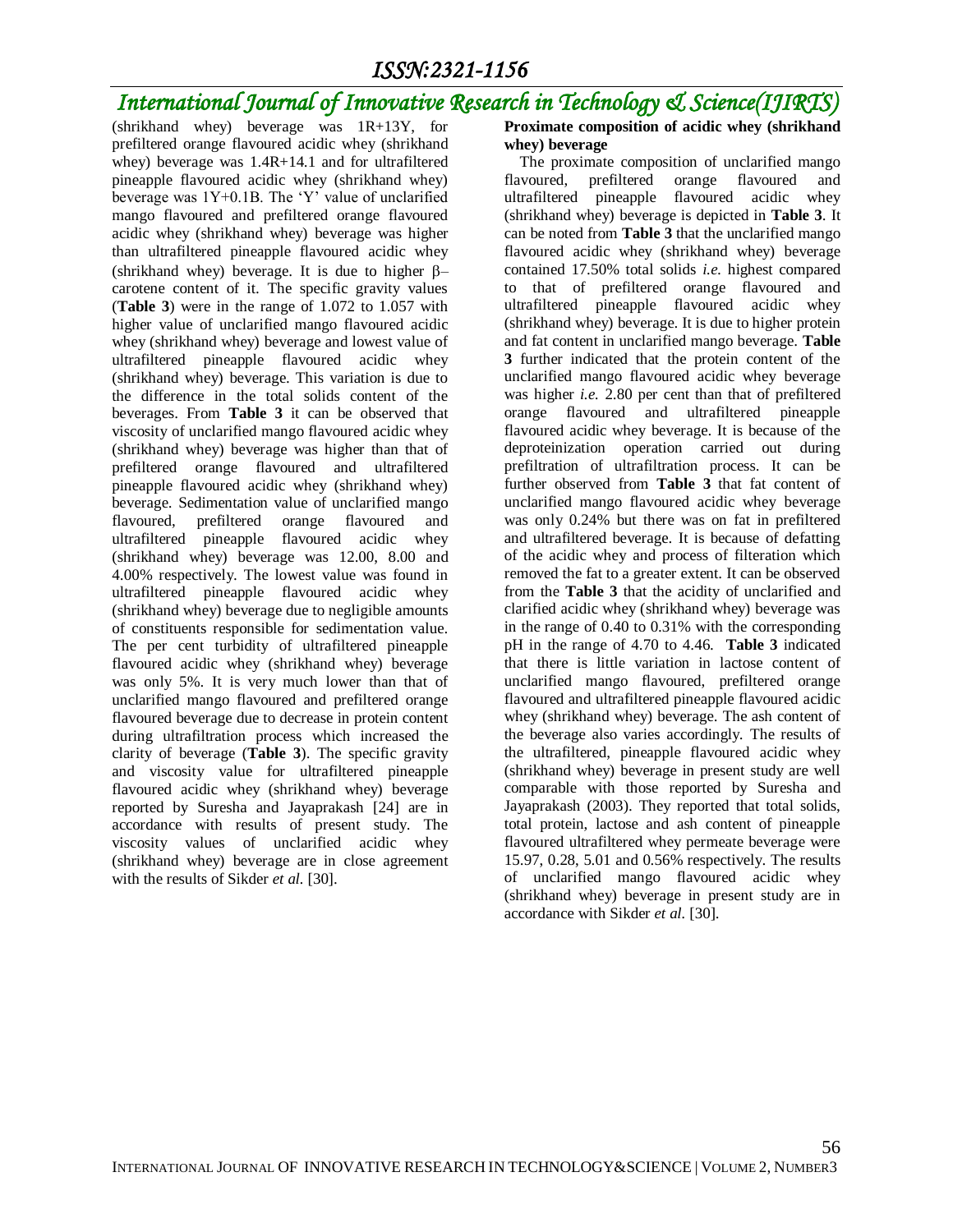| Type of acidic<br>whey (Shrikhand | Fruit<br>juice | Appearance<br>(%) | Colour | Taste | Aroma | Consistency | Mouthfeel | Overall<br>acceptability |
|-----------------------------------|----------------|-------------------|--------|-------|-------|-------------|-----------|--------------------------|
| whey)                             | $(\%)$         |                   |        |       |       |             |           |                          |
| Unclarified                       | 18             | 5.85              | 5.85   | 5.85  | 5.95  | 5.80        | 5.95      | 5.90                     |
| Prefiltered                       | 18             | 5.90              | 5.75   | 5.95  | 5.75  | 5.95        | 5.75      | 5.95                     |
| <b>Ultrafiltered</b>              | 18             | 6.00              | 5.95   | 6.00  | 5.80  | 6.10        | 5.85      | 6.01                     |
| Unclarified                       | 20             | 5.95              | 6.10   | 5.95  | 6.15  | 6.00        | 5.85      | 6.00                     |
| Prefiltered                       | 20             | 6.00              | 6.23   | 6.15  | 6.03  | 6.25        | 5.85      | 6.06                     |
| <b>Ultrafiltered</b>              | 20             | 6.35              | 6.3    | 6.25  | 6.13  | 6.40        | 6.15      | 6.33                     |
| Unclarified                       | 22             | 6.26              | 6.83   | 6.83  | 7.00  | 6.53        | 6.53      | 6.43                     |
| Prefiltered                       | 22             | 6.86              | 7.50   | 6.70  | 6.83  | 6.86        | 6.46      | 6.60                     |
| <b>Ultrafiltered</b>              | 22             | 7.10              | 8.30   | 8.10  | 8.00  | 8.06        | 8.10      | 8.26                     |
| Unclarified                       | 24             | 6.16              | 6.43   | 6.20  | 6.26  | 6.43        | 6.09      | 6.23                     |
| Prefiltered                       | 24             | 6.46              | 7.03   | 6.36  | 6.56  | 6.66        | 6.06      | 6.36                     |
| <b>Ultrafiltered</b>              | 24             | 6.70              | 7.56   | 6.96  | 6.23  | 7.10        | 7.00      | 6.53                     |
| <b>SE</b>                         | <b>NS</b>      | 0.07              | 0.06   | 0.07  | 0.11  | 0.10        | 0.11      | 0.04                     |
| CD@5%                             | $- -$          | 0.22              | 0.21   | 0.22  | 0.33  | 0.33        | 0.34      | 0.14                     |

#### **Table 2. Effect of levels of pineapple juice on sensory quality of acidic whey (shrikhand whey) beverage**

#### **Table 3. Physico-chemical properties of acidic whey (shrikhand whey) beverage**

| Physical properties    | Unclarified | Clarified      |             |
|------------------------|-------------|----------------|-------------|
|                        | A           | B              | C           |
| Colour                 | $1R + 13Y$  | $1.4R + 14.1Y$ | $1Y + 0.1B$ |
| Sp. gravity            | 1.072       | 1.060          | 1.057       |
| Viscosity (cp)         | 1.520       | 1.355          | 1.252       |
| Sedimentation (%)      | 12.00       | 8.00           | 4.00        |
| Turbidity (%)          | 100.00      | 92.00          | 5.00        |
| Moisture               | 82.50       | 83.60          | 84.10       |
| Total solids           | 17.50       | 16.40          | 15.90       |
| Fat                    | 0.24        | ---            | $---$       |
| Protein                | 2.80        | 1.25           | 0.25        |
| Lactose                | 3.60        | 3.38           | 3.20        |
| Ash                    | 0.60        | 0.55           | 0.42        |
| Sugar                  | 12.00       | 12.00          | 12.00       |
| Acidity                | 0.40        | 0.33           | 0.31        |
| pH                     | 4.70        | 4.48           | 4.46        |
| Calcium (ppm)          | 359.2       | 360.05         | 401.80      |
| Phosphorus $(mg/100g)$ | 250.0       | 250.00         | 255.00      |
| Vit. C $(mg/100g)$     | 9.00        | 17.83          | 10.85       |
| Vit. A (IU/100g)       | 727.15      | 393.164        | 686.785     |

#### **Nutritional quality of acidic whey (shrikhand whey) beverage**

 The nutritional quality of unclarified mango flavoured, prefiltered orange flavoured and ultrafiltered pineapple flavoured acidic whey (shrikhand whey) beverage is depicted in **Table 4**.

The results in **Table 3** shows that the calcium content of ultrafiltered pineapple flavoured acidic whey (shrikhand whey) beverage was highest *i.e.* 401.8 ppm followed by prefiltered orange flavoured acidic whey beverage and unclarified mango flavoured acidic whey beverage *i.e.* 360.5 mm and 359.2 ppm

57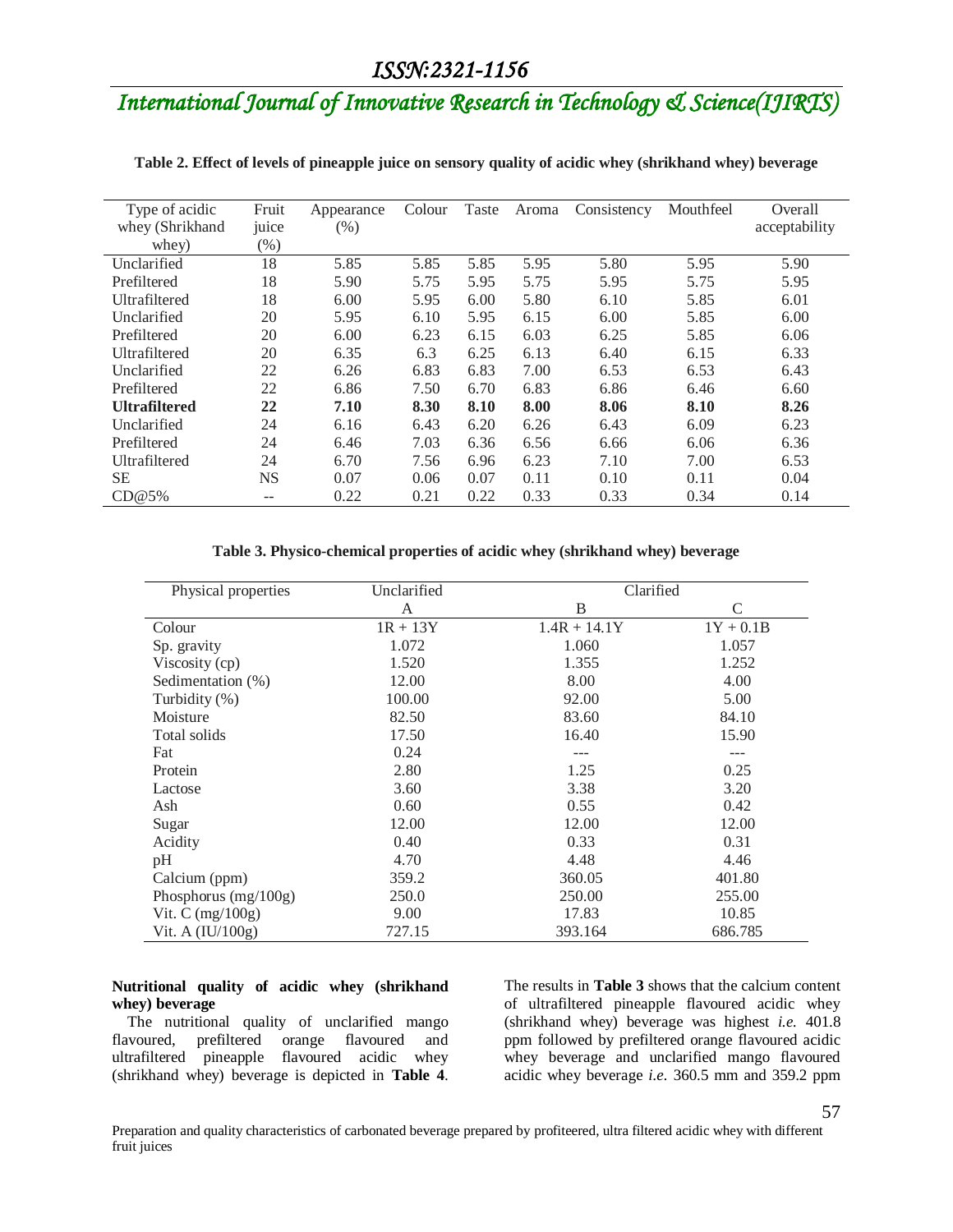# *International Journal of Innovative Research in Technology & Science(IJIRTS)*

respectively. It is revealed from **Table 3** that the phosphorus content of ultrafiltered pineapple flavoured acidic whey beverage was highest *i.e.* 255 mg/100g followed by prefiltered orange flavoured

acidic whey beverage and unclarified mango flavoured acidic whey beverage *i.e.* 250 mg/100g and 250 mg/100, respectively. The ascorbic acid content of prefiltered orange flavoured acidic whey **Table 4. Effect of level of carbonation on sensory quality of selected acidic whey (shrikhand whey) beverage**

| Acidic<br>whey | Carbonation<br>level (psi) | Appearance<br>(% ) | Colour            | Taste | Aroma | Consistency | Mouthfeel | Overall<br>acceptability |
|----------------|----------------------------|--------------------|-------------------|-------|-------|-------------|-----------|--------------------------|
| (shrikhand     |                            |                    |                   |       |       |             |           |                          |
| whey)          |                            |                    |                   |       |       |             |           |                          |
| beverage       |                            |                    |                   |       |       |             |           |                          |
| A              | 25                         | 8.06               | 8.20              | 8.16  | 8.10  | 8.20        | 8.36      | 8.33                     |
|                | 30                         | 8.06               | 8.20              | 7.06  | 6.93  | 6.96        | 7.10      | 7.06                     |
|                | 35                         | 7.86               | 8.20              | 6.83  | 6.96  | 6.86        | 6.83      | 6.73                     |
| $\bf{B}$       | 25                         | 8.00               | 8.03              | 7.13  | 7.03  | 6.56        | 6.93      | 6.86                     |
|                | 30                         | 8.00               | 8.03              | 7.50  | 7.53  | 7.73        | 7.76      | 7.56                     |
|                | 35                         | 8.06               | 8.03              | 8.13  | 8.20  | 8.10        | 8.00      | 8.10                     |
| $\mathcal{C}$  | 25                         | 7.90               | 7.80              | 7.66  | 7.00  | 7.53        | 7.86      | 7.83                     |
|                | 30                         | 8.33               | 8.30              | 8.26  | 8.16  | 8.33        | 8.53      | 8.53                     |
|                | 35                         | 7.90               | 7.86              | 7.70  | 7.53  | 7.53        | 7.93      | 7.90                     |
| <b>SE</b>      | --                         | 0.08               | $\qquad \qquad -$ | 0.12  | 0.09  | 0.11        | 0.05      | 0.05                     |
| $CD @ 5\%$     | --                         | 0.25               | --                | 0.35  | 0.27  | 0.34        | 0.15      | 0.17                     |

(shrikhand whey) beverage was higher than that of other beverages *i.e.* 17.83 mg/100g. The high value of ascorbic acid is mainly due to the higher content of ascorbic acid in orange juice as compared to that of mango and pineapple juice. From **Table 3**, it is revealed that the vitamin A content of unclarified mango flavoured acidic whey (shrikhand whey) beverage was higher *i.e.* 727.15 IU/100g followed by ultrafiltered pineapple flavoured acidic whey (shrikhand whey) and prefiltered orange flavoured beverage *i.e.* 686.785 IU/100 g and 393.164 IU/100 g respectively.

#### **Changes in sensory parameters due to carbonation of acidic whey beverage**

 The selected unclarified mango flavoured (A), prefiltered orange flavoured (B) and ultrafiltered pineapple flavoured (C) acidic whey (shrikhand whey) beverages were carbonated at a pressure of 25, 30, 35 psi at  $4 \pm 1$ <sup>o</sup>C temperature. The effect of levels of carbonation on sensory quality of these beverages is depicted in **Table 4**. The data in **Table 4** indicates that effect of carbonation on all sensory parameters of beverage except colour was significant. It can also be seen from **Table 4** that score for appearance parameter of sensory quality is higher for ultrafiltered pineapple flavoured acidic whey (shrikhand whey) beverage at 30 psi than unclarified mango flavoured and prefiltered orange flavoured acidic whey (shrikhand whey) beverage at 25 psi and 35 psi respectively. It is due to the tingling air bubbles in ultrafiltered pineapple flavoured acidic whey

(shrikhand whey) beverage which add to the sparkling appearance. From **Table 4** it could be observed that the taste of carbonated unclarified mango flavoured acidic whey (shrikhand whey) beverage at 25 psi pressure level was higher whereas it goes on decreasing as the pressure level was increased. It further indicates that prefiltered orange flavoured and ultrafiltered pineapple flavoured acidic whey (shrikhand whey) beverage obtained higher score for taste parameter at 35 psi and 30 psi respectively. It is due to the tingling taste at these pressure levels which was 'liked extremely' by the judges. It can be further stated from **Table 4** that amongst all the various acidic whey (shrikhand whey) beverages prepared, the highly acceptable acidic whey (shrikhand whey) beverage was ultrafiltered pineapple flavoured acidic whey (shrikhand whey) beverage with a highest score of 8.53 at a pressure of 30 psi. The results of the present study are in close agreement with those of the results reported by Suresha and Jayaprakasha [24].

### **Conclusion**

 The unclarified acidic whey (shrikhand whey) beverage base with 22% unclarified mango juice and prefiltered acidic whey (shrikhand whey) beverage base with 22 per cent orange juice concentration was found to be acceptable while ultrafiltered acidic whey (shrikhand whey) beverage base with 22% pineapple

58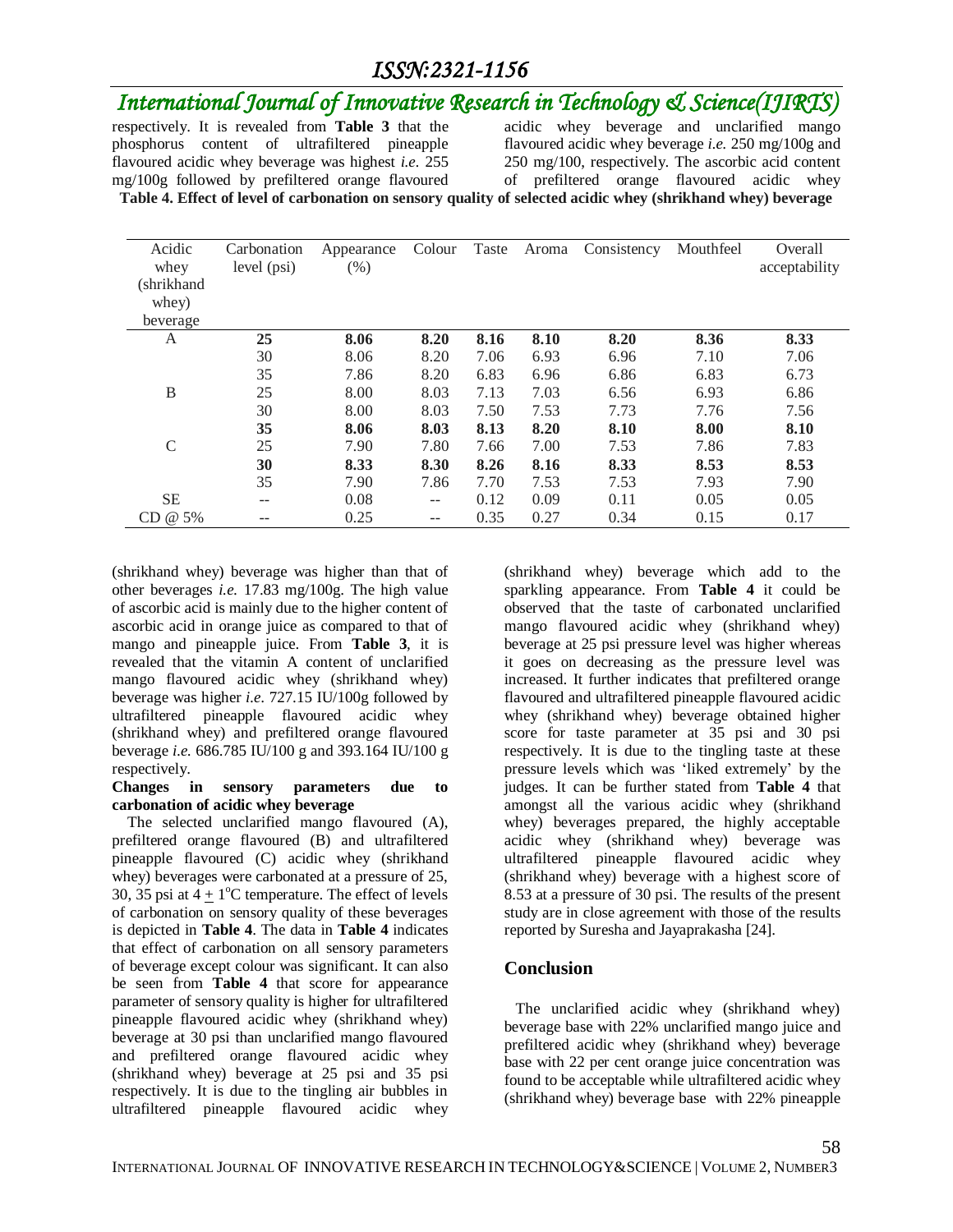# *International Journal of Innovative Research in Technology & Science(IJIRTS)*

juice concentration was found to be superior amongst all. In addition to this ultrafiltered pineapple flavoured beverage scored highest *i.e.* 8.53 at 30 psi, for overall acceptability than that of unclarified mango flavoured and prefiltered orange flavoured acidic whey (shrikhand whey) beverages.

### **Reference**

[1] S. Singh, A.K. Singh and G.R. Patil, "Whey utilization for health beverages", Indian Food Industry, Vol. 21, No. 4, pp. 38-41, 2002.

[2] G.O.I., Economic survey 2001-2002. Economic Division, Ministry of Finance, Government of India, New Delhi 2002.

[3] N.D. Belhe, A.K. Thorat, M.B. Kulkarni and D.K. Salunkhe, "Utilization of whey in bakery products", Dairy Guide, Vol. 4, No. 10, pp. 49-52, 1982.

[4] D.N. Gandhi, "Production of some useful products of industrial importance through microbial fermentation of whey", Indian Dairyman, Vol. 41, No. 4, pp. 182-184, 1989.

[5] R.S. Patel, H.M. Jayaprakasha and S. Singh, "Recent advantages in concentration and drying of whey", Indian Dairyman, pp. 417-421, 1991.

[6] S. Singh, B.G. Ladkani, A. Kumar and B.N. Mathur, "Development of whey based beverages", Indian Journal Dairy Science, Vol. 47, No. 7, pp. 585-590, 1994.

[7] A. Hofer, "Whey a by-product or a source of valuable milk constituents" DMZ, Milchewirt Schaft, Vol. 116, pp. 124-129, 1995.

[8] K. Khamrui and G.S. Rajorhia, "Formulation of RTS – whey based kinnow juice beverage", Indian Journal Dairy Science, Vol. 51, No. 6, pp. 413-419, 1998.

[9] R.J. Durham, J.A. Howrigan, R.W. Sleigh and R.L. Johnson, "Whey fractionation", Food Australia, Vol. 49, No. 10, pp. 460-465, 1997.

[10] V.K. Gupta and B.N. Mathur, "Current trends in whey utilization", Indian Dairyman, Vol. 41, No. 3, pp. 165-167, 1989.

#### **Acknowledgement**

Author is thankful to the Marathwada Agriculture University, Parbhani for kind help and support in finishing of this research work.

[11] R.P. Aneja, "Traditional dairy delicacies", A compendium in Dairy India. 5th Edn. New Delhi, pp. 371-386, 1997.

[12] S.Y. Shaikh, S.D. Rathi, V.D. Pawar and B.S. Agarkar, "Studies on development of a process for preparation of fermented carbonated whey beverage", Journal of Food Science and Technology, Vol. 38, No. 5, pp. 519-521, 2001.

[13] J.M. Jandal, "Dairy beverages", Beverages and Food World, Vol. 11, pp. 30-32, 1996.

[14] J.M. Fresnel and K.K. Moore, "Swiss scientists develop soft drink form whey", Food Product Development, Vol. 12, No. 1, pp. 45, 1978.

[15] V.K. Gupta, "Overview of processing and utilization of dairy by products" Indian Dairyman, Vol. 52, No. 5, pp. 55-60, 2000.

[16] S. Ghosh, S.K. Kanawjia and S. Singh, "Recent advances in whey permeate based sp

orts drink", Beverage and Food World, Vol. 9, pp. 24-26, 1995.

[17] S.K. Gupta, "Sensory evaluation in food industry", Indian Dairyman, Vol. 28, No. 7, pp. 293- 295, 1976.

[18] A.O.A.C. (1990). Official methods of analysis. Association of Official Analytical Chemists, 14th Edn., Washington DC.

[19] S. Kanwar and D.K. Chopra, "Practical Agricultural Chemistry". Second Edition, ICAR, New Delhi, 1976.

[20] H.L.S. Tondon, "Methods of analysis of solis, plants, waters, fertilizers", Fertilizers development and consultation organization (FDCO), New Delhi 1993.